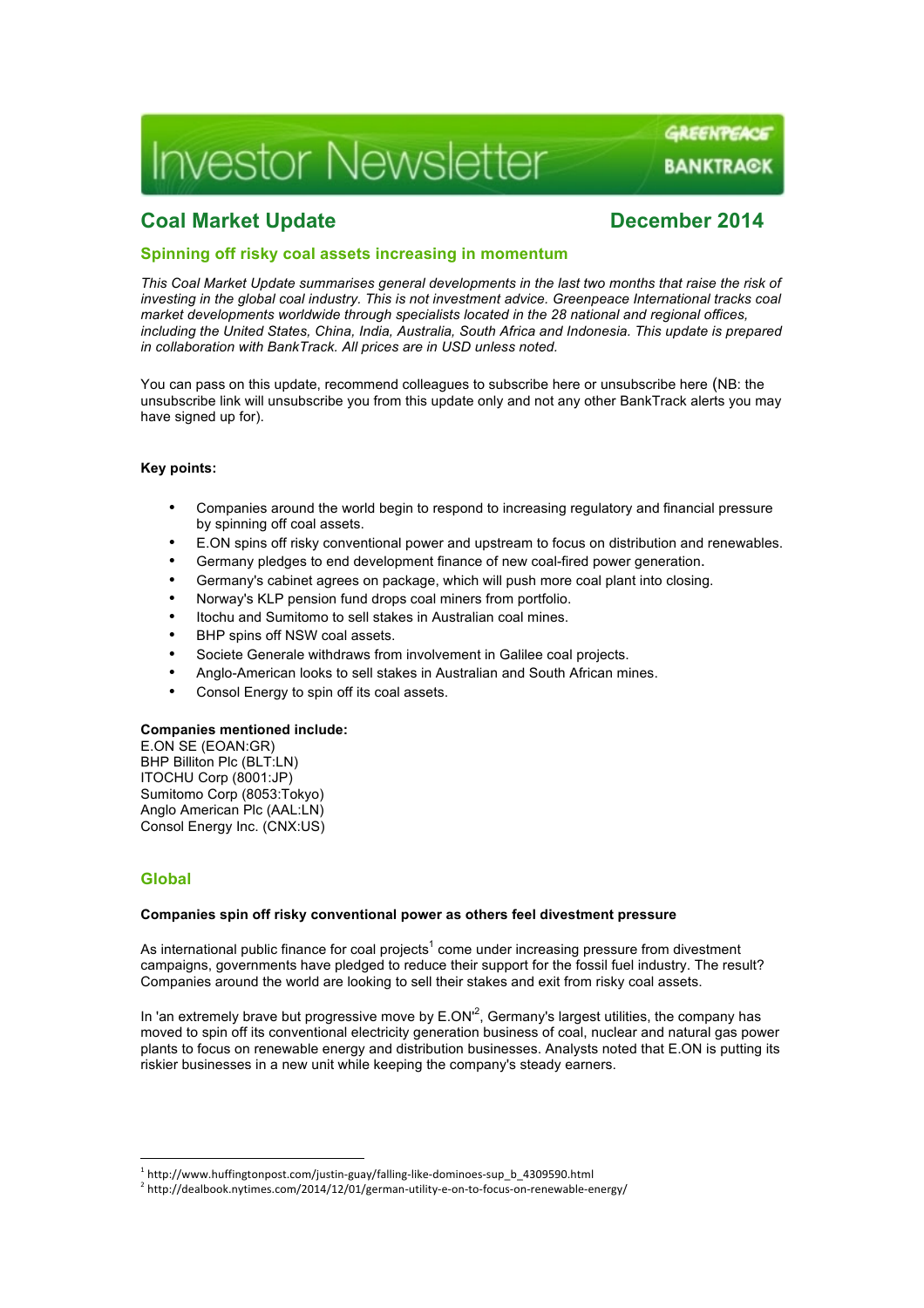### **Germany**

**E.ON spin off risky conventional power and upstream to focus on distribution and renewables**  On 30 November E.ON, one of the world's largest utilities and Germany's biggest by market capitalisation, announced its new corporate strategy<sup>3</sup> to focus on renewables, distribution networks and spin off majority of its power generation, exploration and production. A Bernstein analyst notes that this marks a clear indication that the European and German policies focused on reducing carbon emissions is making conventional energy a 'risky business'<sup>4</sup> and the move may be a template for other utilities.<sup>5</sup> The new Vattenfall CEO Magnus Hall stated, 'what is true for EON is pretty much true for us'.<sup>6</sup>

#### **Germany to end development funding of new coal plants**

The German government has pledged to end development financing<sup>7</sup> for new coal-fired power plants, Germany's Environment Minister announced at the UN Climate Change Summit. This follows a wider trend since last summer when the World Bank, European Investment Bank, European Bank for Reconstruction and Development and the US Export-Import Bank all implementing restrictions on coal financing, putting further pressure on the industry's ability to expand. Recently France also announced that it will eliminate export credits for energy projects in developing countries which involve coal.

**Germany's Cabinet agrees on package which will push to close down coal-fired power stations** The package,<sup>9</sup> which includes coal plant operators to reduce emissions by at least 22 million tonnes, equivalent to shutting down eight plants, will help make up over a quarter of the 78 million tonne reduction planned by 2020.

#### **Norway**

#### **Norway's largest pension fund to drop coal miners from portfolio**

The NKr470bn (\$US 70bn) KLP pension scheme will black list companies<sup>10</sup> that derive more than 50 percent of their revenues from coal-based activities. KLP's decision to drop coal companies follow similar moves from other European pension funds, such as the Swedish national pension fund, AP2 and the Rockefeller Foundation.<sup>11</sup>

#### **Australia**

#### **Itochu and Sumitono seeking to sell stake in Australian coal Projects**

Itochu and Sumitomo<sup>12</sup> have been seeking to sell their stake in Australian coal projects, following the trend for overseas investors in scaling back mining investments following deep downturn in commodity prices.

#### **BHP Billiton spins off NSW coal mines**

 

The mining giant has included its coal assets in Australia, South Africa, Brazil and Colombia in its 'noncore' group to be spun off.<sup>13</sup> The new company will be named South32, though some notably suggestions for the company were 'Detritus PLC' or 'Rubbish Co', referencing the fact that premium assets will remain with BHP Billiton.

<sup>3</sup> https://www.eon.com/en/media/news/press-releases/2014/11/30/new-corporate-strategy-eon-to-focus-on-renewablesdistribution-networks-and-customer-solutions-and-to-spin-off-the-majority-of-a-new-publicly-listed-company-specializing-inpower-generation-global-energy-trading-and-exploration-and-production.html

<sup>4</sup> http://dealbook.nytimes.com/2014/12/01/german-utility-e-on-to-focus-on-renewable-energy/

<sup>5</sup> http://www.ft.com/intl/cms/s/0/e15f7f32-7a34-11e4-9b34-00144feabdc0.html#axzz3LYezcUDq

 $^6$  http://www.energypost.eu/vattenfalls-new-ceo-magnus-hall-true-e-pretty-much-true-us/

<sup>7</sup> http://www.theguardian.com/environment/blog/live/2014/sep/23/un-climate-change-summit-in-new-york-live-coverage

 $^8$  http://www.reuters.com/article/2014/11/27/us-france-energy-coal-idUSKCN0JB17J20141127

<sup>9</sup> http://www.reuters.com/article/2014/12/03/us-germany-climatechange-cabinet-idUSKCN0JH0RZ20141203

<sup>10</sup> http://www.ft.com/intl/cms/s/0/ab7b785e-716e-11e4-b178-00144feabdc0.html#axzz3LYezcUDq

 $11 \text{ http://www.ft.com/cms/s/0/c201f2e8-4279-11e4-847d-00144feabdc0.html?site edition=uk$ 

<sup>12</sup> http://www.theaustralian.com.au/business/latest/japanese-investors-seek-glencore-stake-sale/story-e6frg90f-1226997967788

<sup>13</sup> http://www.abc.net.au/news/2014-12-09/south32-bhp-reveals-name-of-spin-off/5953492